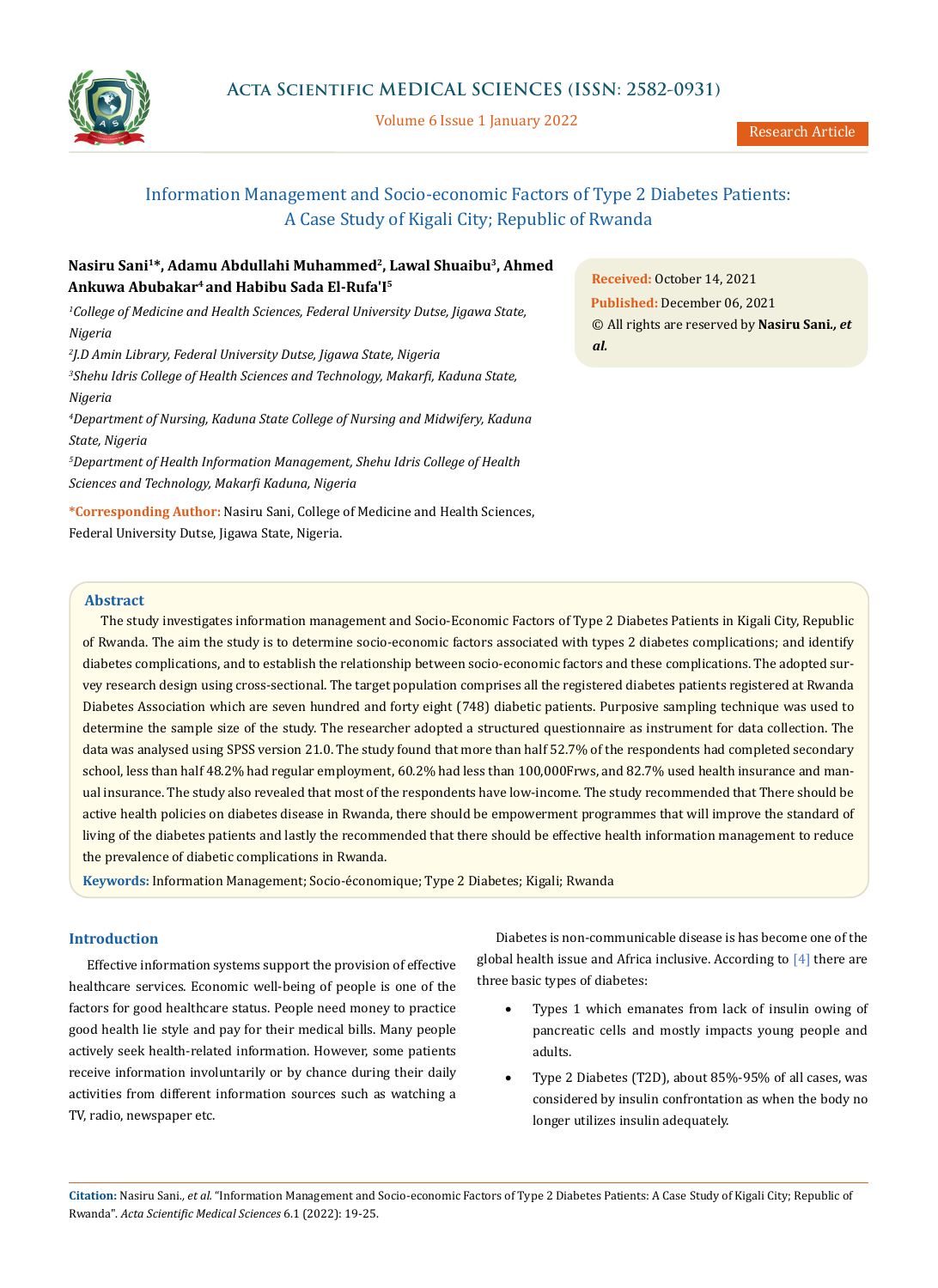Type 3 this type refers to gestational diabetes that appears only during pregnancies.

The global prevalence Diabetes is estimated to 380 million with the figures projected to rise to 438 million by the year 2030 if no interventions are put in place [5]. An estimated 4.6 million die from diabetes globally each year  $[4]$ . Furthermore, four out of five cases of diabetes are from less and developed countries, most of them being in Sub-Saharan Africa. Diabetes is one of the most common health issues in Africa and the estimated number of cases in 2015 stood at 12.1 million of about (3.2%) in adult population with only 15% diagnosed (IDF, 2015). Another study by WHO (2016), revealed that African counties are predicted to have more relative increase of about (27%) of diabetes patients. The Ministry of Health of Rwanda (2016), reported that about (43%) of hospital admissions in Kigali were due to NCDs where diabetes contributed about (27.3%) of the total bed occupancy. According to Rwanda Diabetes Association (RDA), more than 194,300 people in Rwanda today are suffering from diabetes and their number is estimated to be increased by 2030 if no preventive measures are put in place [7].

Unfortunately, when poorly managed, some long-term complications occur among patients with Type two. There are Long-term complications due to diabetes may be alienated into vascular and non-vascular complications. Studies show that there is lack of treatment for diabetes traditional treatment approaches had normally put together clinical models that copy these conditions or reduce warning signals with behavior change such as ameliorating diet conditions, more physical activities and carefully follow up on how patients are taking medicine regimes (Centers for Disease Control and Prevention  $[4]$ . This study thus endeavors to explore whether an approach addressing socio-economic determinants that plays a vital role in diabetes health care in Rwanda, with a particular focus on preventive measure.

#### **Problem statement**

Management of diseases in low-income countries is difficult because financial implication is always a challenging factor for management of health status. The economic well-being of people is highly significant is maintaining good health. Most of the lowincome nations are in African continent. This is why some diseases such as diabetes is still an issue. As such, people need to have access to health information in order to be informed on how to prevent themselves and manage their health conditions effectively. Moreover, the growing medical issue worth taking serious diabetes and its associated complications [11]. In 2014%, 8.5% of people aged 18 and more had diabetes. In 2016 diabetes become the direct root of 1.6 million deaths and in 2012 high blood glucose was the root of another 2.2 million deaths. The prevalence of diabetes worldwide is 3% among 170 million infected [12]. Another study shows that the prevalence of diabetes in Southern Rwanda was 13.1% and 3.9% outside of Rwanda [13]. Recently, Diabetes Atlas shows that the rate of diabetes in Rwanda is estimated to be about 3.6% of the population with 1918 diabetes associated deaths each year. In Rwanda, 4.4% of diabetic patients had stroke, vascular complications such as nephropathy, coronary artery disease (CAD) and erectile dysfunction. Types 2 diabetes is called the killer due to hyperglycemia, leading to pathologic and functional adjustment in target tissues without clinical symptoms. It is against this background that the study aims to Information Management and Socio-Economic Factors of Type 2 Diabetes Patients in Kigali City of Rwanda.

#### **Research objectives**

- To determine information needs of diabetes patients in Kigali City, Rwanda;
- To determine the socio-economic factors of Type 2 diabetes patients in Kigali City Rwanda;
- • To determine the relationship between socioeconomic factors and Type 2 diabetes complications among diabetes patients in Kigali City Rwanda.

#### **Literature Review**

## **The review is done under the following:**

## **Socio-economic factors associated with type 2 diabetes complications**

Socio-economic factors associated with Type 2 Diabetes complications include the following: lack of enough money, inaccessibility to necessary assets for managing patents' conditions, and decreased personal production at working place. Financial resources play a role in the management of Type 2 Diabetes complications. However, occupations or incomes of people will determine their well-being as well as management of their health conditions [22]. In 2014, about 8.5% of people aged 18 years old and more had diabetes while in 2016 diabetes become the cause of death of 1.6 mil-

**Citation:** Nasiru Sani*., et al.* "Information Management and Socio-economic Factors of Type 2 Diabetes Patients: A Case Study of Kigali City; Republic of Rwanda". *Acta Scientific Medical Sciences* 6.1 (2022): 19-25.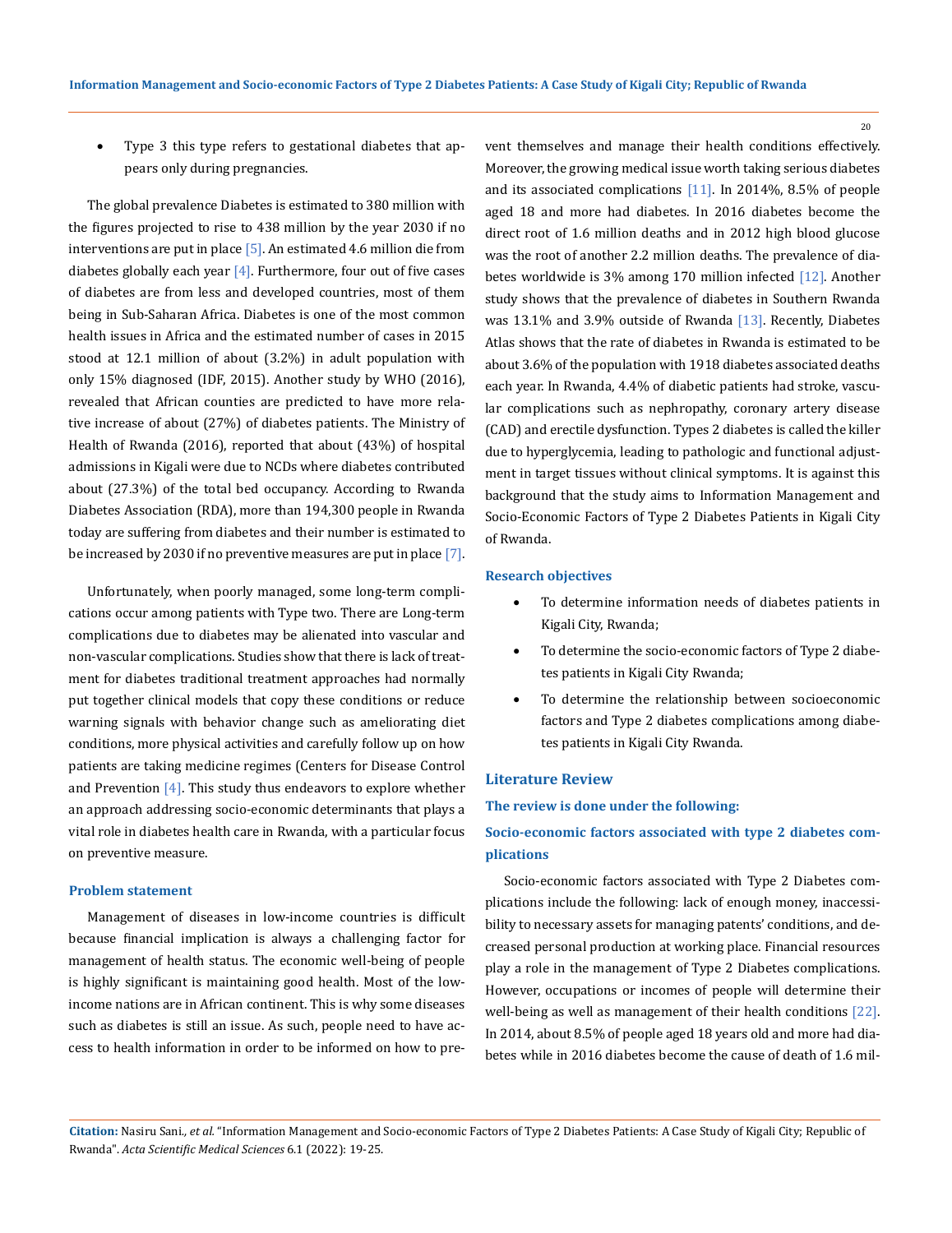lion. However, in 2012 high blood glucose was the cause of death of another 2.2million people, the prevalence of diabetes worldwide is 3% among 170 million infected  $[23]$ . The prevalence of diabetes worldwide is a global disease.

Diabetes prevalence have been active for the past two decades and the estimate was around 30 million patients and in 2010 it raised to 285 million people and raised to 438 million by 2030. The literature shows that prevalence of Type 1 diabetes and Type 2 diabetes is generally increasing worldwide. According to Engum (2005), type 2 diabetes prevalence is rapidly is increasing than the type 1 diabetes. The prevalence of diabetes is also high in other continent like Asia, in Philippines it was reported to be 2-3%, 2 in Malaysia 3%, in Japan 1.2%. But, the case is different in Europe with low prevalence of diabetes countries like United Kingdom, and Scandinavian countries with 0.01%-0.1%, meaning the average of diabetes is less than 1%. The higher prevalence rate was found in Africa specifically in Egypt with 15%-20% rate. The prevalence of diabetes in Eastern Africa is estimated to be 3%, in West Africa is about 4.14%, Central Africa 7.82%, Southern Africa 0.72%, (Sub-Saharan Africa, 200-2013). The lower prevalence of diabetes is Zimbabwe (1-3%), Kenya (1.7%), Sudan (2.8%), Gabon (9.2%), and CAR (2.4%), Mercy, 2013). A study conducted among 324 patients attending Rwanda Military Hospital found the rate of diabetes is about 28.4%, for 55 old patients while 28.4% in younger patients, aged (18-35 years). The diabetes is highly common in adults patients, the risk factors of infection of diabetes prevalence in general population is not clear (Umumararungu., *et al*. 2017).

## **Common diabetic complications among type diabetes patients**

Complications diabetes disease may be divided into: microvascular and macro vacular. Microvascular complications affect the small blood vessles while that of macrovascular affect white blood vessels [25]. The severe microvascular and macro vascular complications happen due to diabetes mellitus which is the major implications (Nisar, 2015). It was reported that diabetics with both microvascular and macrovascular vascular complications spend a total treatment cost of up to two-and-half times more compared to those without complications. The substantial cost of managing diabetes is aggravated by microvascular and macrovascular complications which are the major cause of healthcare costs  $[26]$ . In African diabetes complications is high and costly. (Morsanutto., *et al*. 2006). These include emotional distress such as stroke, neural damage, foot ulcer leading to amputation, heart attack, kidney damage and blindness etc. [27].

Apart from these complications, diabetes is often associated with certain comorbidities. For instance, patients with diabetes nephropathy have high risk for excess cardiovascular morbidity. In Tanzania, 4.4% of people living type 2 diabetes had been diagnosed with stroke, Type 2 diabetes was seen as hyerglycemia which may be available in a long time before diagnosis, leading to pathologic and functional adjustments in target parts without clinical [22]. The macrovascular complications for instance heart attack, strokes, deficiency in blood stream to legs. Furthermore, apart from these complications, diabetes is often associated with certain comorbidities.

# **Relationship between Socioeconomic factors and type 2 diabetes complications**

Review reveals shows that of the relationship between the prevalence of diabetes and its complications which depends on the impact of health factors. A study carried out in America shows that the diabetes related hypertension demonstrated as statistically significant with diabetes in multivariate inferential analysis. (Safraj, 2012). Regional studies in Africa demonstrated how the prevalence of diabetes is associated with several factors. Another study conducted in Nigeria revealed that factors influencing diabetes are marital status, employment, location, availability of health facilities and other complication were demonstrated as factors associated with diabetes. (Oladeinde., *et al.* 2012). Regional studies have been conducted in Kenya, Ethiopia, Uganda and Tanzania evidenced the relationship between these factors and diabetes incidence of low birth weight is highly linked to the accessibility to medicaments [26].

The biological factors at birth affect the likelihood of developing diabetes later on. It is estimated that around 40% of predispositions to diabetes are attributed to genetic causes. These are preventable as the individual will be influenced by factors associated to birth such as the parent's SEP, the age and stage of the onset, the country or region where the community lives and the ethnicity of the individual (WEF, 2015). All these factors determine the onset of diabetes and accompany the individual until his/her death. For example, the quality of life depends on the ability to have a healthy diet, physical activity and maintaining good control of blood glucose levels [24].

**Citation:** Nasiru Sani*., et al.* "Information Management and Socio-economic Factors of Type 2 Diabetes Patients: A Case Study of Kigali City; Republic of Rwanda". *Acta Scientific Medical Sciences* 6.1 (2022): 19-25.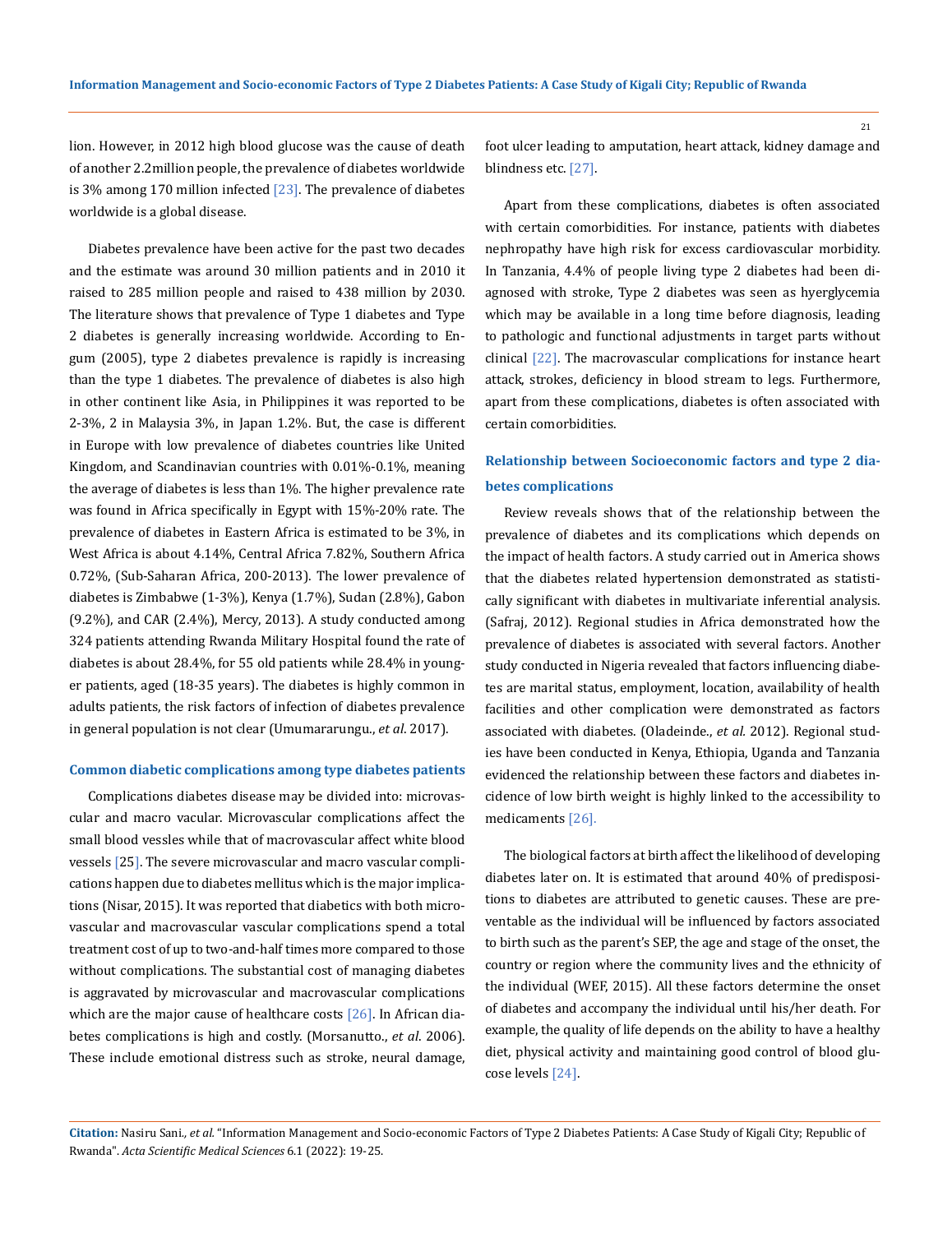#### **Conceptual framework**

## **Oren's self-care theory (1995)**

The study is conceptualized on the Oren's Self-Care Theory. Self-Care has been the strength to conceptualize this this study because self-care action is one of the habit of diabetes patients. Self-Care Agency comprises of self-care and estimative actions of self-care. A conceptual framework is a systematic scheme that tried to establish the relationship between independent and dependent variables in a particular study. Below the diagram of the conceptual model of this study.



**Figure 1:** Conceptual Framework.

## **Materials and Methods**

This study is quantitative in nature using cross-sectional design. It was conducted on a baseline in a cohort study. The target population comprises all the registered diabetes patients registered at Rwanda Diabetes Association which are seven hundred and forty eight (750) diabetic patients. Purposive sampling technique was used to determine the sample size of the study. The study adopted a structured questionnaire as instrument for data collection. This instrument was used in collecting both quantitative and qualitative data. The questionnaires were distributed to the respondents by the researchers with the help of research assistant for follow up. The sample sample size was determine using Krejcie and Morgan Table (1970) which states that a total population of 750, the sample size will be 256. The data was analysed using SPSS version 20.0 for the evaluation of statistical significance helped in analyzing statistical information in order to establish the information management and socio-economic factors in health care for diabetes condition management.

## **Results and Analysis**

## **Socio-demographic characteristics of respondents**

The study was carried out to Socio-demographic characteristics of respondents who are selected from diabetes patients attending the Rwanda Diabetes Association Clinic in the City of Kigali.

| Variables            | <b>Values</b> | <b>Frequency</b> | Percentage<br>(%) |
|----------------------|---------------|------------------|-------------------|
|                      | Male          | 83               | 32.4%             |
| Gender               | Female        | 173              | 67.6%             |
| Total                |               | 256              | 100%              |
|                      | 18-34         | 147              | 57.4%             |
| Age                  | >35 years     | 109              | 42.6%             |
| Total                |               | 256              | 100%              |
|                      | Married       | 233              | 91.0%             |
| Marital Status       | Not Married   | 23               | 9.0%              |
| Total                |               | 256              | 100%              |
|                      | <10 years     | 133              | 52.7%             |
| Duration of Diabetes | $10-20$ years | 88               | 33.8%             |
|                      | >20 years     | 35               | 13.5 %            |
| Total                |               | 256              | 100%              |

**Table 1:** Socio-Demographic Characteristics of Respondents.

Source: Primary Data (2021).

The table shows that 83 (32.4%) are male while 173 (67.6%) are female. The table also reveals that 147 (57.4%) of the respondents are under the age of 18-34 years, 109 (42.6%) of the respondents are above 35 years of age. The study further indicates that 233 (91.0%) of the respondents are married and 23 (9.0%) are single. The study shows that 133 (52.7%) of the respondents have been suffering from diabetes for more 10 years, while 88 (33.8%) of the respondents have been suffering from diabetes for 10-20 years only 35 (13.5%) of the respondents have been suffering from diabetes for more than 20 years. This implies that majority of the diabetes patients in Kigali are female and they are 18-34 years, they are also married couples.

Table 2 shows the information sources the respondents can be categorized into interpersonal relations, traditional media and news media. As can be seen in table 3, the interpersonal relations

**Citation:** Nasiru Sani*., et al.* "Information Management and Socio-economic Factors of Type 2 Diabetes Patients: A Case Study of Kigali City; Republic of Rwanda". *Acta Scientific Medical Sciences* 6.1 (2022): 19-25.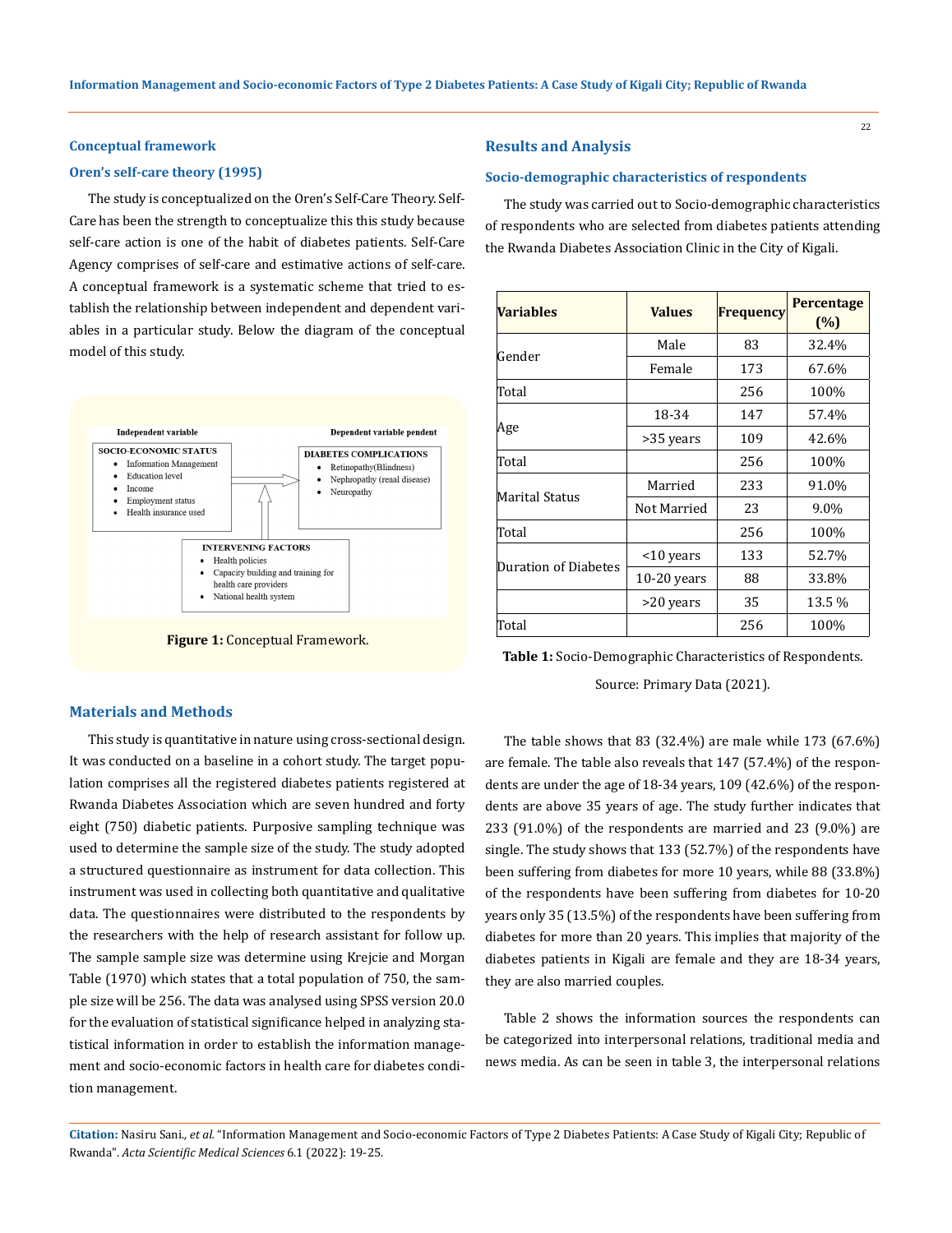| <b>Information</b><br><b>Source</b> | <b>Average</b> | <b>Standard</b><br><b>Deviation</b> |      | Minimum Maximum P-Value |         |
|-------------------------------------|----------------|-------------------------------------|------|-------------------------|---------|
| Interpersonal<br>Relations          | 24.12          | 9.65                                | 3.13 | 63.89                   |         |
| Traditional<br>Media                | 19.14          | 12.83                               | 0.00 | 67.50                   | < 0.001 |
| New Media                           | 8.02           | 18.76                               | 0.00 | 100.00                  |         |

**Table 2:** Information Sources of the Respondents

have an average of (24.12), whereas the new media had an average of (8.02). ANOVA test with repeated observations showed that there is a statistically significant difference between the sources of information (P < 0.001). This means that the main information sources of the respondents is interpersonal relations.

| <b>Option</b>                     | <b>Average</b> | <b>Standard</b><br><b>Deviation</b> | <b>Minimum Maximum P-Value</b> |       |         |
|-----------------------------------|----------------|-------------------------------------|--------------------------------|-------|---------|
| Active<br>Information<br>seeking  | 39.20          | 12.03                               | 16.67                          | 88.89 | < 0.001 |
| Passive<br>information<br>receipt | 41.68          | 13.37                               | 16.67                          | 91.67 |         |

**Table 3:** Information Seeking Behaviour of Diabetes Patients.

Table 3 above compares the active information seeking with passive information receipt among diabetic patients. The paired *t*test showed that differences between passive information receipt (41.68) and active information seeking (39.20) are considered statistically significant (39.20,  $P < 0.001$ ). The analysis of the data identified the information-seeking behavior of diabetic patients in Kigali and the most valuable information sources used by them. By identifying the search patterns of diabetic patients, it is possible to devise a method for effective sharing of information through sources such as practitioners, television, family members, news, other health care providers, radio, and nurses.

| <b>Items</b>       |                        |     | <b>Frequency Percentage</b> |
|--------------------|------------------------|-----|-----------------------------|
| Education<br>level | Illiterate and Primary | 66  | 25.7%                       |
|                    | Secondary Level        | 138 | 53.9%                       |
|                    | University level       | 52  | 20.4%                       |
| Total              |                        | 256 | 100%                        |

|                         | No employment           | 72  | 28.2% |
|-------------------------|-------------------------|-----|-------|
| Employment              | Irregular employment    | 63  | 24.6% |
|                         | Regular employment      | 121 | 47.2% |
| Total                   |                         |     | 100%  |
|                         | <100,000Frws            | 37  | 14.6% |
| Monthly<br>Income level | 100,001Frws-200,000Frws | 154 | 60.1% |
|                         | >200.001Frws            | 65  | 25.3% |
| Total                   |                         | 256 | 100%  |
| Type of                 | Mutal Health Insurance  | 45  | 17.6% |
| health<br>insurance     | <b>Others</b>           | 211 | 82.4% |
| Total                   |                         | 256 | 100%  |

**Table 4:** Socio-Economic Factors of Type 2 Diabetes Patients. Source: Primary data (2021).

Table 4 reveals that more than half 138 (53.9%) of the respondents have secondary school education, 66 (25.7%) of the respondents are illiterate or have only primary school education while only 52 (20.4%) of the respondents have attended university. The study shows that 121 (47.2%) of the respondents are regular employed, 72 (28.2%) of the respondents are not employed. The study indicates majority 154 (60.1%) of the respondents have an average income of 100,001Frws-200,000Frws, 65 (25.3%) of the respondents have more than 200.001Frws, 37 (14.6%) of the respondents have less than 100,000Frws. This implies that most the diabetes patients in Kigali City have average educational level and have average income.

## **Discussion of Findings**

Analysis of the data showed that the information sources used by diabetic patients in the city of Kigali included interpersonal interactions with people such as practitioners, nurses, other health care providers, and charity or support organizations for diabetic patients, family members, friends, co-workers, other diabetic patients and medical librarians. These findings is similar to the results of Andreassen [9] who reported that practitioners were the most popular information source among patients. Also studies by [9] and Longo., *et al*. showed that patients consider television and interpersonal relations to be the best source for medical information, which are in line with the findings of this study. The results of this study are also in confirmation with the results reported by

**Citation:** Nasiru Sani*., et al.* "Information Management and Socio-economic Factors of Type 2 Diabetes Patients: A Case Study of Kigali City; Republic of Rwanda". *Acta Scientific Medical Sciences* 6.1 (2022): 19-25.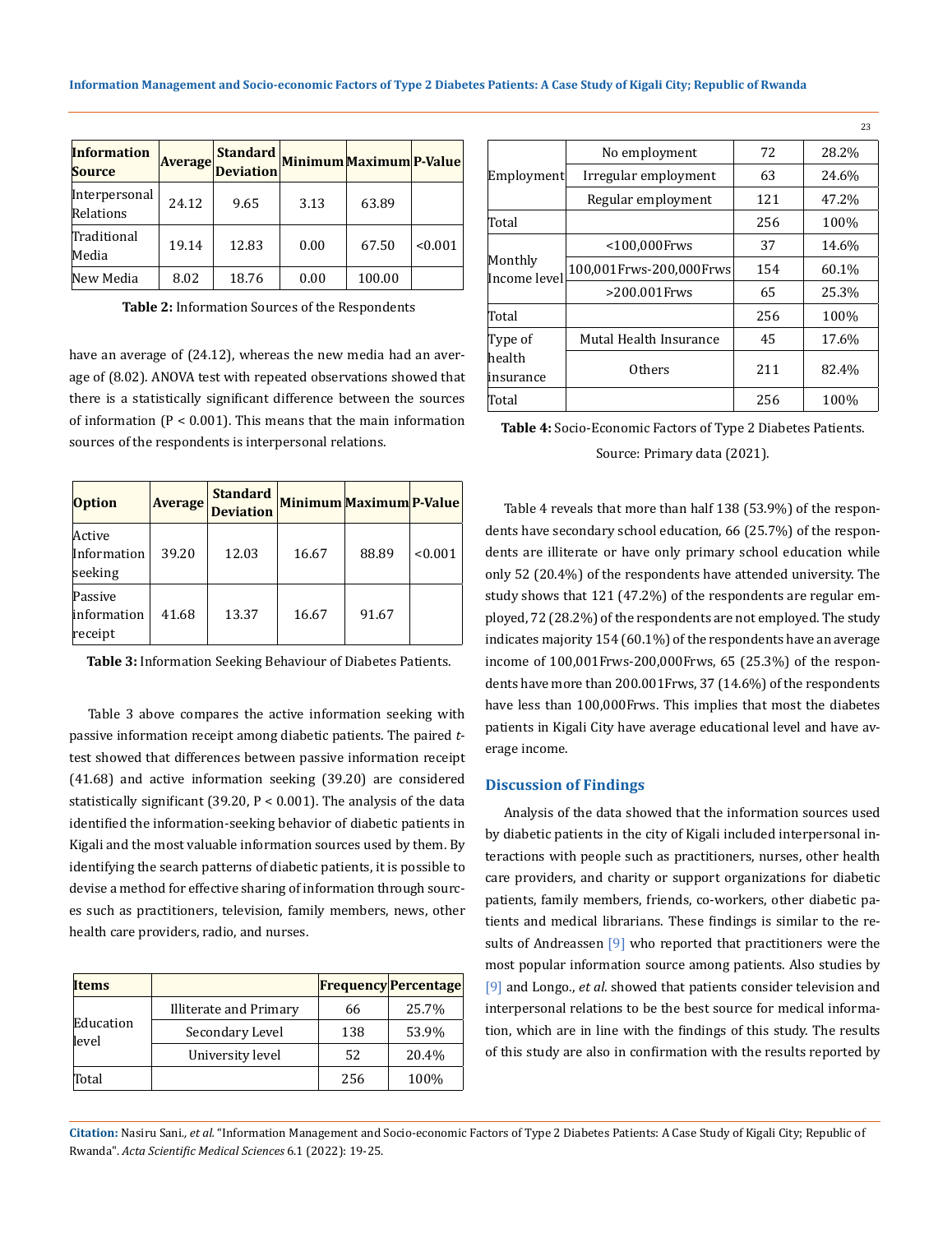Evans., *et al*. reported that Internet was used less than other information sources by the patients. The results of this study also contrasted with that of Wang., *et al.* who reported newspaper and magazines as the most commonly used information sources among adult Chinese citizens. Furthermore, the results also contrasted with the study of Shaw who named Internet to be among the most commonly used information sources. The discrepancies in findings could be due to cultural difference, lack of widespread Internet use in Iran, digital gap between Iran and developed country and the type of a disease investigated. However, most of the diabetic patients investigated in this study were elderly people with limited internet access.

Moreover, the study examine the relationship between socioeconomic factors and diabetic complications of rethnopathy, neuropathy and nephropathy among diabetes patients, the results indicated that among patients with diabetes, the odds of having retinopathy, neuropathy and nephropathy were higher among those with lower SES, such as those who had primary and secondary education level, those with a lower or middle income level, those in the first and second category of social classification and those with irregular or unemployment.

The present results accord with those of findings on relation between SES and diabetic complication prevalence. Furthermore, they accord with studies carried out in Italy and France using the poverty indexes of those countries, which indicated that poorer individuals tended to have a greater prevalence of retinopathy and nephropathy (Fano., *et al.* 2013) Similarly a study UK reported a higher prevalence of retinopathy among those living in deprived areas (Kondo, 2012), as did a study in German (Reisig, 2017). In Contrast, another study in the UK on patients visiting general practitioners found no relationship between the local poverty index and neuropathy, retinopathy or nephropathy (Gary-Webb, 2013).

In Rwanda, only four previous studies have discussed the relation between SES with T2DM. A research focusing on public servants found that prevalence of diabetes was higher among those with lower education and low level work. (Mukeshimana, 2010). While a study targeting the general population observed at low income individuals tended to have a higher diabetes treatment rate. As to the relationship of SES with diabetes complications in Rwanda, there has been no examination to date this makes our first. As such further investigation of this relationship in Rwanda must be performed.

## **Conclusion**

The study concluded that there are more female patients than the male patients and they are at the age of 18-34 years, and most of them are married, most of the patients suffer from diabetes disease for more 10 years. The study concluded that the information source of the respondents is mainly interpersonal relations. The study further concluded that information seeking behavior of the diabetes patients in Kigali City is active information seeking. The study concluded that the patients have secondary school education, only few of them obtained university education. The study also concluded that the patients' income is average.

## **Recommendations**

Based on the findings of the study and conclusions drawn, the following recommendations were made:

- Diabetes Patients should have searching strategy skills to access health information for management of their health conditions
- • Good diet, physical exercises and education should be the core of patient treatment to help to control and stabilize their level of diabetes
- Rwanda government should provide more information sources such, bill board, TV set.
- More employmenst should be provided the patients so that they will be able to pay for their medical bills.

## **Bibliography**

- 1. Association- Diabetes Care. "American Cost of Diabetes in the YS". *American Diabetes Care Journal* 36.4 (2013): 1.
- 2. Health WCoSDo. "A Conceptual Framework for Action on the Social Determinant of health". Geneva (2017).
- 3. World Health Organization WHO. "World Health Organization. Closing the Generation, Health Equity through Action on the Social Determinant of Health". Geneva (2008).
- 4. [K A. "Influence of Socio- Economic Factors on Diabetes Care"](https://www.researchgate.net/publication/237391000_Influence_of_socio-economic_factors_on_diabetes_care) [\(2011\).](https://www.researchgate.net/publication/237391000_Influence_of_socio-economic_factors_on_diabetes_care)
- 5. K A. "Pathologic Basic of Disease".  $7<sup>th</sup>$  ed, Sunders Company, USA (2014).
- 6. Stefan Bjork., *et al*[. "Global Policy: Aspect of Diabetes in India".](https://pubmed.ncbi.nlm.nih.gov/14499166/) *Health Policy* [66.1 \(2013\): 61-72.](https://pubmed.ncbi.nlm.nih.gov/14499166/)

**Citation:** Nasiru Sani*., et al.* "Information Management and Socio-economic Factors of Type 2 Diabetes Patients: A Case Study of Kigali City; Republic of Rwanda". *Acta Scientific Medical Sciences* 6.1 (2022): 19-25.